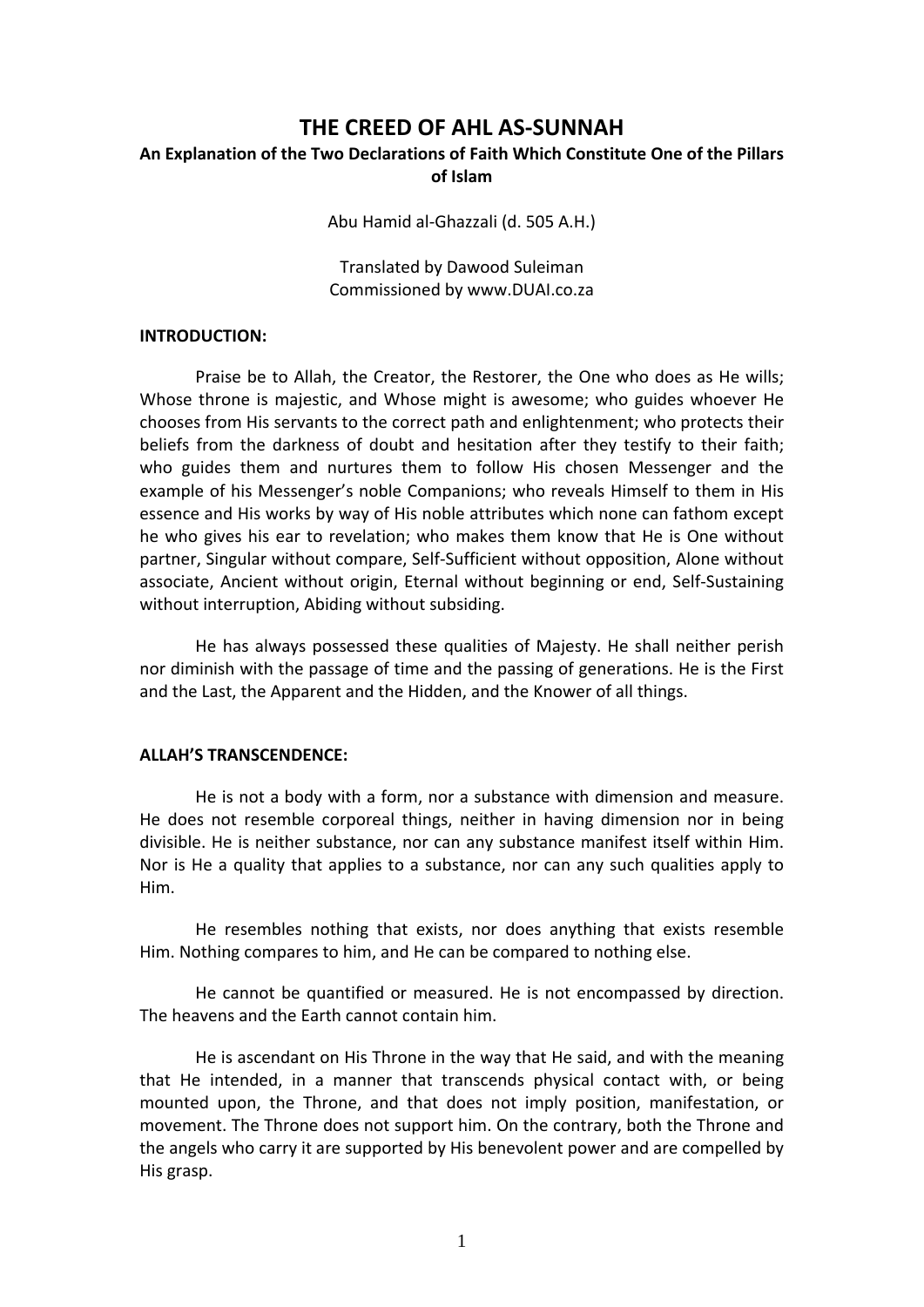He is above the Throne and the heavens to the farthest reaches of the Earth in a manner that does not imply any proximity to the Throne and the heavens, or any remoteness from the Earth and its depths. On the contrary, He is elevated above the Throne and the heavens to the same degree that He is elevated above the Earth and its depths, and, in spite of this, He is close to everything in existence. He is closer to His slave than that slave's own jugular vein. He is a witness to all things.

This is because His nearness in no way resembles the nearness of bodily things, just like His essence does not resemble the essences of bodily things.

He does not manifest Himself in anything, nor does anything else manifest itself in Him. He is glorified above being contained in space or defined by time. He existed before creating time and space, and He is now just as He was before.

He is distinct in His attributes from His creation. Nothing other than Himself is contained in His essence, nor is His essence contained in anything else. He is sanctified above being subject to movement or change. Nothing occurs within him, nor is He subject to transient qualities. He remains with His complete and noble attributes transcendent above any increase or decrease.

Reason testifies to His existence, and in the eternal abode of the Hereafter, He will be seen by the righteous. This will be a blessing for them from His benevolence, as gazing upon His countenance will be the ultimate fulfillment of their bliss.

#### **ALLAH'S LIFE AND OMNIPOTENCE:**

He is Living and Omnipotent, Almighty and Overpowering. He is never afflicted with incapacity or failure. He is never overtaken by drowsiness or sleep. He cannot be confronted by obliteration or death.

He possesses all sovereignty and dominion, all might and power. He is the possessor of authority and subjugation, of creation and command. The heavens are rolled up in His right hand and all creation is subjugated by His grasp.

He alone creates and fashions. He alone originates all affairs and brings them into existence. He creates all living things and their actions, and He determines the duration of their lives and their sustenance.

Nothing is outside of His ability, and no affair escapes His determination. His capabilities and knowledge have no limit.

## **ALLAH'S KNOWLEDGE:**

He is the Knower of all things. His knowledge encompasses everything that happens from the depths of the Earth to the highest heavens. The smallest particle cannot escape His knowledge. He is aware of the footsteps of an ant crawling upon a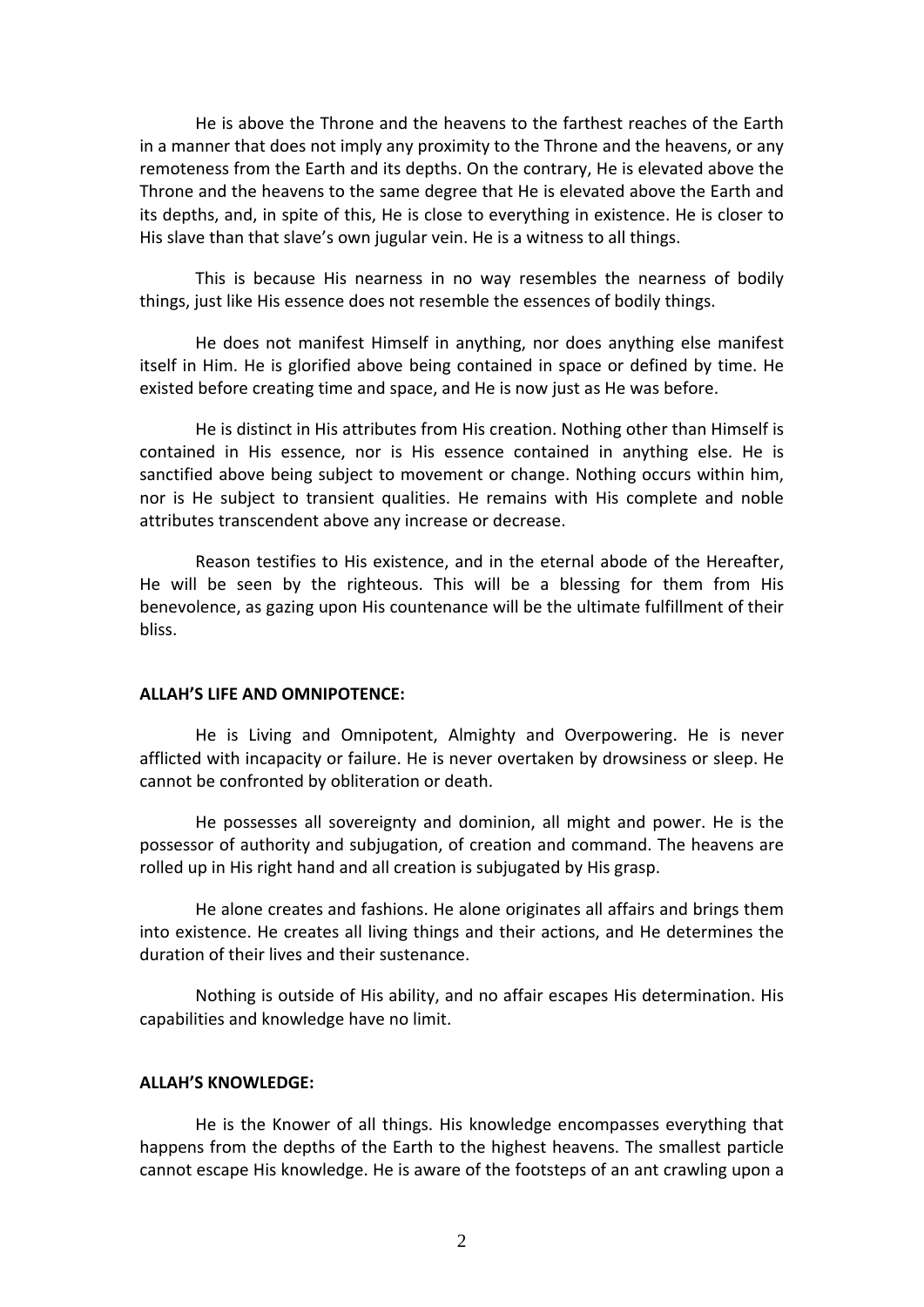massive rock on the darkest night. He is cognizant of the movement of a molecule in the air.

He knows what is secret and hidden. He is acquainted with the affections of the heart, the activities of the mind, and the secrets of the soul.

His knowledge of all things is ancient and eternal. He has always possessed it. His knowledge is not acquired or renewed, nor does it manifest itself in His being from outside experience.

#### **ALLAH'S WILL:**

All things exist because He wills them to be. He is the regulator of all that occurs. Nothing happens in his dominion – be it great or small, good or evil, benefit or harm, faith or disbelief, acknowledgement or denial, success or failure, increase or decrease, compliance or disobedience – except by His decree and determination, and in accordance with His wisdom and will. Whatever He wills must come to pass, and whatever is not in accordance with His will can never be.

Neither the winking of an eye nor the fluttering of the heart can escape His will. He is the Originator and the Restorer, the One who does as He pleases.

His command cannot be contradicted, and none can nullify His decree. His servant cannot hope to avoid sin except by His grace and mercy; nor has he the strength to obey Him except by His will.

If all Men and *Jinn* were to gather their forces along with all the angels and demons in order to move an atom against His will, they would fail to do so.

His will subsists in His essence as one of His attributes. He has always possessed it, willing in His timelessness all things to occur at their appointed times. Everything happens at the moment appointed for it, without haste or delay, and without any substitution or alteration, in accordance with His knowledge and will.

He manages all affairs without the need of contemplation or the expenditure of time, and thus, he is never preoccupied by any affair.

### **ALLAH'S HEARING AND SIGHT:**

He hears and sees with the faculties of hearing and sight. Nothing escapes His hearing, no matter how subtle or distant, and nothing is veiled from His sight, no matter how small or obscure.

He sees without the need of eyes and hears without the need of ears, just like He knows without possessing a heart, compels without needing limbs, and creates without the use of tools. This is because His attributes do not resemble the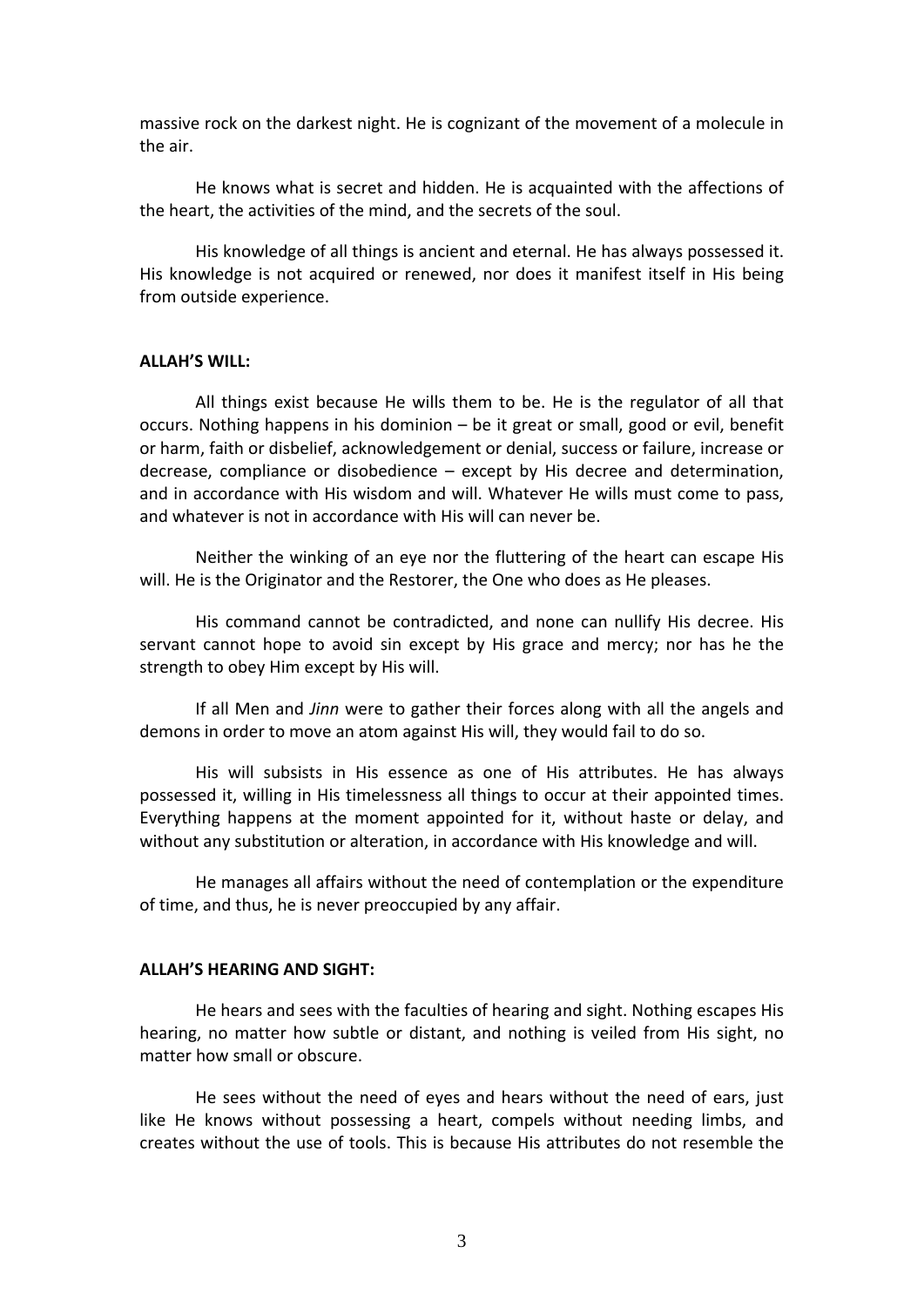attributes of created things. Likewise, His essence does not resemble the essence of created things.

## **ALLAH'S SPEECH:**

Allah speaks. He gives orders and prohibits, promises and threatens, with speech that is eternal and ancient, subsisting in His essence. It does not resemble the speech of created beings. It neither consists of sound produced by the movement of the air or the vibration of objects, nor is it made of letters formed by the positioning of the lips or the movement of the tongue.

The *Qur'ān*, the *Torah*, the *Gospel*, and the *Psalms* are His books, which He revealed to His Messengers, on them be peace.

The *Qur'ān* is read by the tongue, written in books, and remembered in the heart, but, in spite of this, it is ancient, subsisting in His essence, neither allowing division or separation by being recorded on paper or in the heart.

Mūsā (upon him be peace) heard Allah's speech without that speech being composed of letters or sounds, just like the righteous will see Allah in the Hereafter without Him being a substance or quality.

Since He possesses these attributes, He is Alive, Omniscient, Omnipotent, Willful, Hearing, Seeing, and Speaking, by possessing life, knowledge, power, will, hearing, sight, and speech, not merely by being.

## **ALLAH'S ACTIONS:**

Everything that exists besides Allah owes its origin to His actions, emanating from His justice in the best, most complete, and balanced manner.

He is Wise in His actions, Just in His decrees. His justice should not be compared with the justice of His servants, because His servants are able to perpetrate injustices by abusing the property of others. Such injustice is inconceivable with respect to Allah, because He does not concede to anyone else a share of His dominion towards which His conduct could be construed as injustice.

Men and Jinn, angels and demons, the heavens and the Earth, animals, plants, and minerals, substances and qualities, conceptions and perceptions – all things beside Allah – occur from nonexistence by His creative power. He brings them forth from nothingness, for He existed in timelessness alone and then brought about Creation as a manifestation of His omnipotence and in fulfillment of His word and His timeless will. He did not create anything out of need or dependency.

He does not have to create or originate anything, nor does He have to hold Man accountable for his deeds. Everything that He does is out of His grace and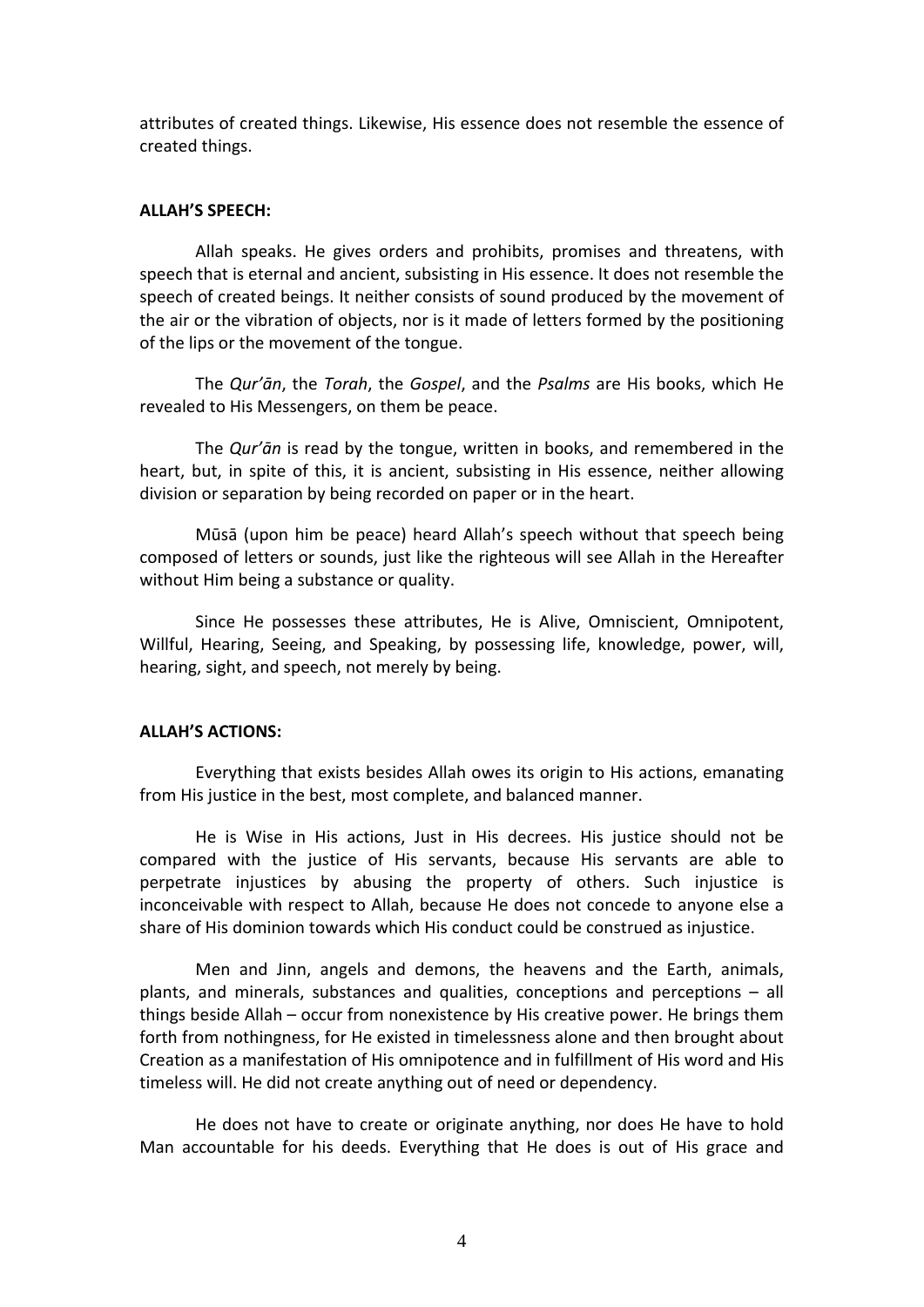immense favor, and He extends His grace and providence without being obligated to do so.

To Him belong all favor and goodness, all grace and blessings, for He is fully capable of inflicting upon His servants all types of punishments and afflicting them with innumerable pains and torments, and if He had done that, it would have been just. It would have been neither oppressive nor repugnant.

He rewards His believing servants for their obedience out of His generosity and in fulfillment of His promise, not out of any obligation to do so, nor because they deserve it. It is not compulsory for Him to do anything for anyone, and it is inconceivable to construe anything He does as an act of injustice. No one has any rights over Him.

His right for us to obey Him is established for us by the words of His Prophets, not by the dictates of reason. He sent His Messengers and established their truthfulness through clear miracles. They conveyed His commands and prohibitions, His promises and warnings, so it is incumbent upon His creation to believe all that they came with.

## **THE MEANING OF THE SECOND DECLARATION OF FAITH:**

The second declaration of faith pertains to belief in the Messenger and his message. Allah sent the unlettered prophet from the tribe of Quraysh, Muúammad (peace be upon him), to all the Arabs and non‐Arabs, to all men and *jinn*, and the law that he came with supercedes all previous laws except for those particular laws which were re-affirmed.

He exalted Muúammad (peace be upon him) above all creation and made him the most noble of mankind. The declaration of faith – *There is no god but Allah* – is not complete if it is not complemented by the statement: *Muúammad is the Messenger of Allah*.

Mankind is obligated by Allah to believe everything that the Messenger informed us about pertaining to this world and the Hereafter, and no one's faith will be acceptable until he believes in what was related to him about the events that occur after death.

The first of these is the interrogation of Munkar and Nakīr, two frightful and horrifying beings who make the servant, body and soul, sit up in his grave. Then, they ask him about the oneness of Allah and the messengership of His Prophet. They ask, "Who is your Lord? What is your religion? Who is your prophet?" They are the interrogators of the grave, and their questions are the first trial after death.

It is necessary to believe that the punishment of the grave is real. It is meted out with justice, upon both the body and soul, in accordance with His will.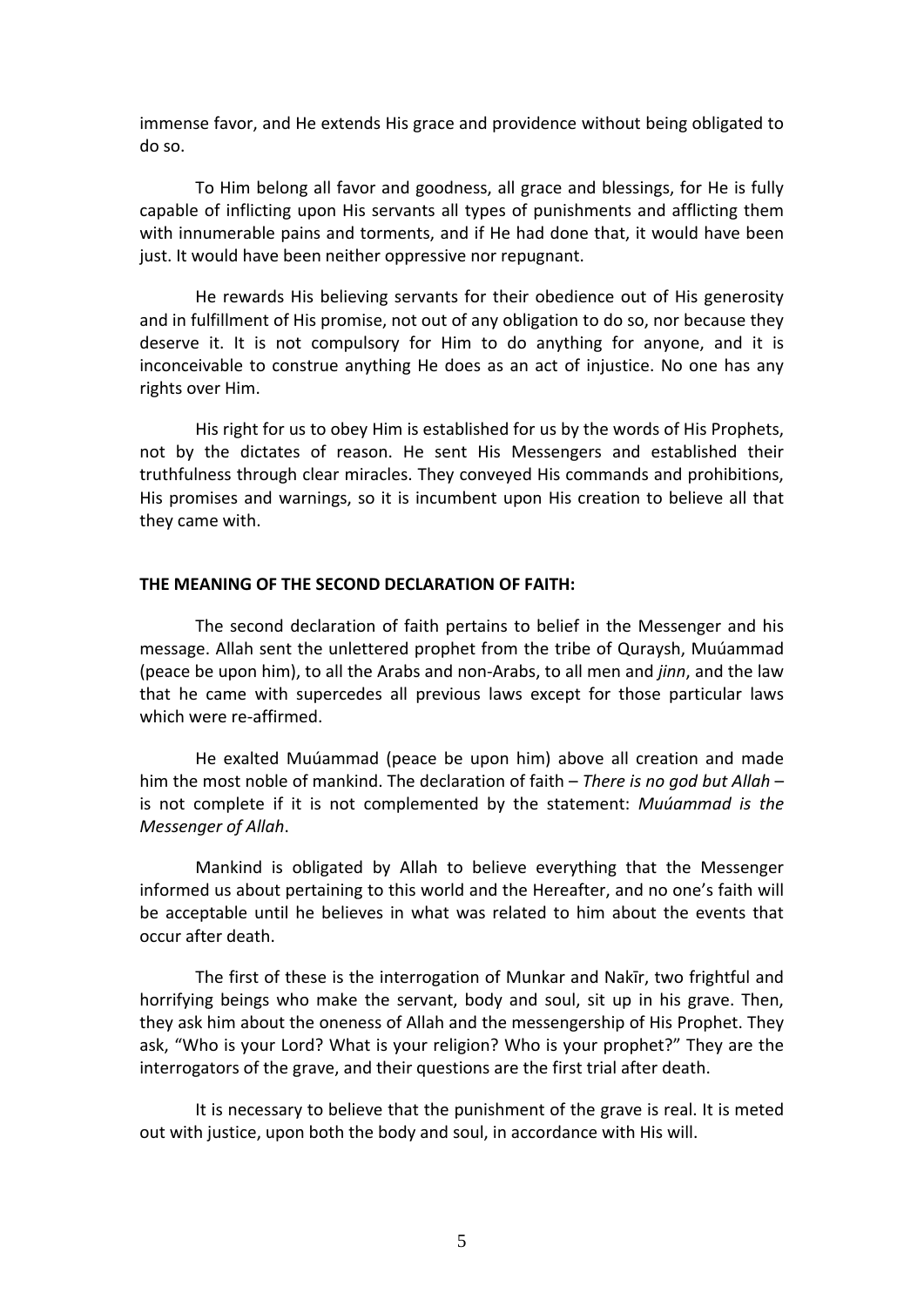It is necessary to believe in the Balance, complete with two pans and a bar. Its immensity is like that of the heavens and the Earth. Man's deeds are weighed upon it by the power of almighty Allah down to the measure of an atom's weight, assuring complete justice. The records of a servant's good deeds will be placed in a beautiful form on the pan of light, weighing down the Balance, by Allah's grace, according to His valuation of them. Then the records of his evil deeds will be tossed upon the pan of darkness in an ugly form, lightening the Balance in accordance with Allah's justice.

It is necessary to believe that the Bridge is real, extending over the surface of Hell, sharper than a sword, thinner than a strand of hair. The feet of the disbelievers will slip as they tread upon it, and they will fall headlong into the Fire by Allah's decree, while the feet of the believers will be firm, by Allah's grace, as they travel upon it to the eternal abode.

It is necessary to believe in the oft-visited Fountain, the Fountain of Muhammad (upon him be peace). The believers will drink from it after passing over the Bridge and before entering Paradise. Whoever drinks from it will never again feel thirst. It is as wide as a month's journey; its water is whiter than milk and sweeter than honey. Chalices more numerous than the stars surround it. It is fed by two rivers flowing into it from *al‐Kawthar*. [1](#page-5-0)

It is necessary to believe in the Reckoning. People will not be treated the same. Some will be interrogated while others will be lightly questioned. Some will enter Paradise without any questioning at all. These are the closest to Allah. Allah will ask whomever He pleases among the Prophets about how they conveyed the message, and He will ask whomever He pleases from the disbelievers about their rejection of the Messengers. He will ask the innovators about the *Sunnah*, [2](#page-5-1) and the believers about their deeds.

It is necessary to believe that all those who are to be punished from among the believers will ultimately be taken out of the Fire, until by Allah's grace, no believer in His unity will remain in Hell.

It is necessary to believe in the intercession of the Prophets, then of the martyrs, then of the rest of the believers according to their status with Allah. Then, any believer who still remains in Hell without anyone interceding on his behalf will be taken out purely by the Allah's grace. Thus, no believer will stay in the Fire forever. Anyone who has even an atom's weight of faith in his heart will get out.

It is necessary to believe in the superiority of the Prophet's Companions and their ranking, with Abū Bakr being the most excellent of people after the Prophet himself (upon him be peace), followed by >Umar, then >Uthmān, then >Alī, may Allah be pleased with them all.

1

<span id="page-5-1"></span><span id="page-5-0"></span><sup>&</sup>lt;sup>1</sup> *Al-Kawthar* is a fountain in Paradise.<br><sup>2</sup> The *Sunnah* refers to the traditions of the Prophet (peace be upon him) concerning all matters of faith and practice. Any deviation from the *Sunnah* in the understanding and application of Islam is considered a form of heresy.